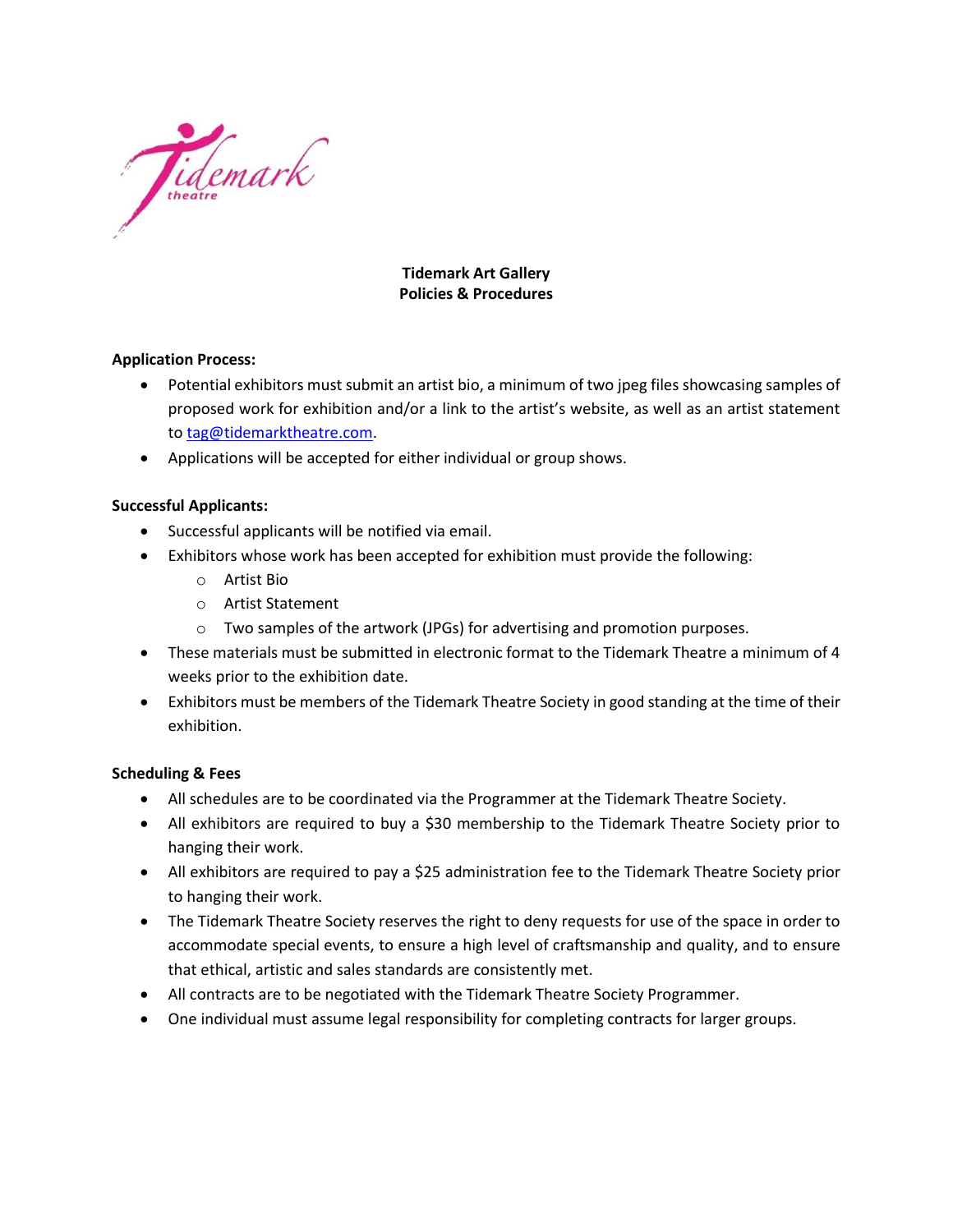## **Contracts:**

• Exhibitors must sign and submit a contract provided by the Tidemark Theatre Society.

#### **Insurance:**

• Exhibitors are solely responsible for insuring their works. The Tidemark Theatre Society cannot assume responsibility for damaged or missing works. Exhibitors requiring insurance must do so at their own expense.

#### **Commission:**

- The commission charged for all sales is a total of 30% of the selling price.
- Exhibitors are asked to take this into consideration when setting prices of their work, as their will be no negotiation of this amount once a sale has been made.
- All commissions support the operation of Tidemark Theatre Society, a local non-for-profit organization, that contributes culturally, economically and socially to our community.
- Exhibitors will be paid by cheque within 60 days of the end of the exhibition for any sales.

#### **Record Keeping:**

- All items on display and for sale must be listed on the form provided. Please include the following: artist's name, title, medium, size, price and a column in which sales are recorded.
- A digital record of the final sales transactions will be provided to the exhibitor within 15 business days of the end of the show.

## **Receptions:**

- It is strongly recommended that Exhibitors organize a reception. Receptions raise the profile of the artist and encourage sales.
- Exhibitors are responsible for the costs of the reception. For more information, please contact the Rentals Coordinator [@ rentals@tidemarktheatre.com.](mailto:rentals@tidemarktheatre.com)

#### **Installation:**

• The Tidemark Theatre Society will provide installation instructions, but is not responsible for installation or take down of the show.

## **Duration:**

- Exhibition length will be determined in coordination with the Programmer.
- Tidemark Theatre Society reserves the right to amend the length of the exhibition time.

## **Advertising:**

- All Exhibitors must provide a media release to the Tidemark Theatre Society at least 15 days before the show dates.
- All promotions must include the dates and times of the show.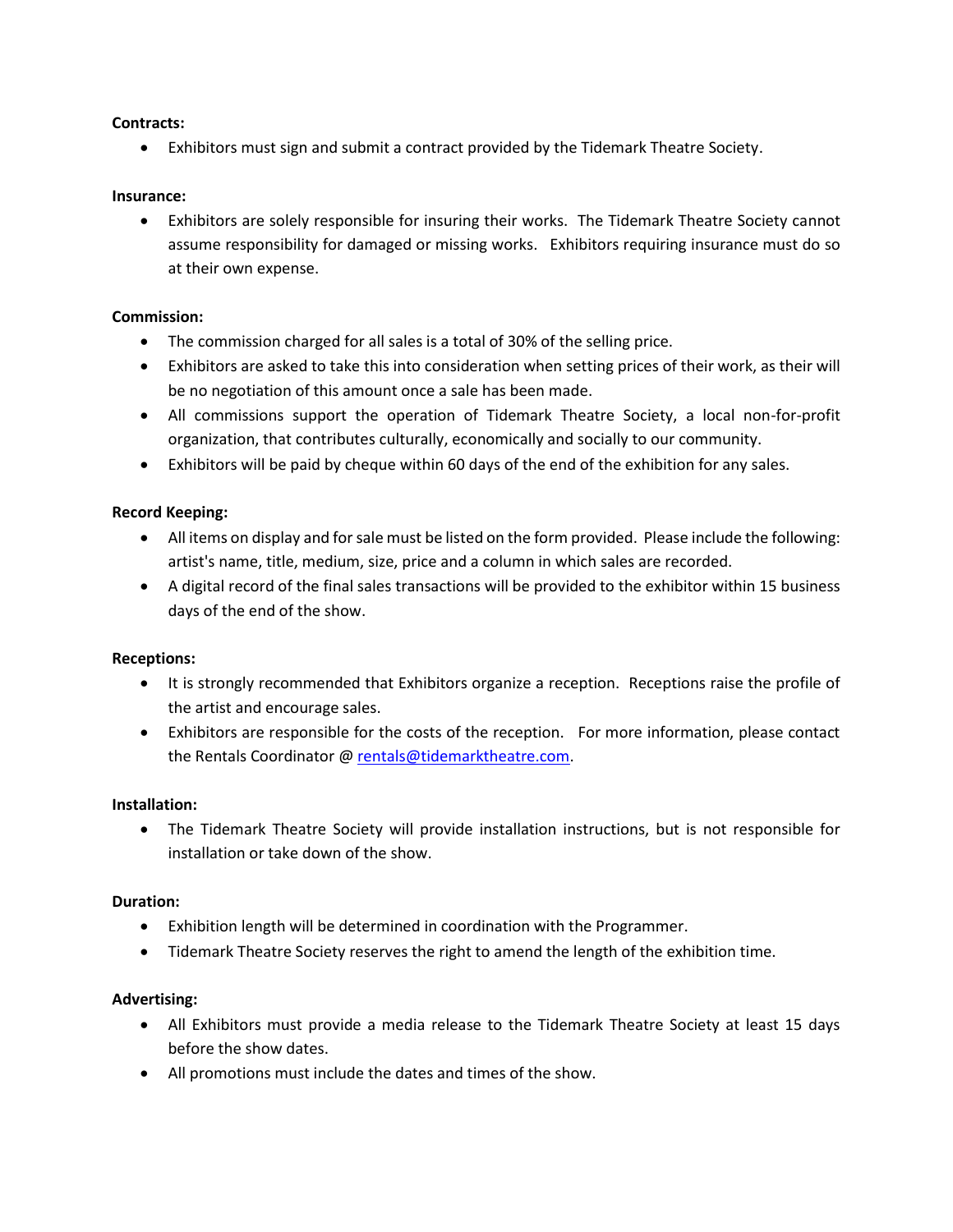- The venue must be referred to as the Tidemark Theatre Art Gallery and refer to the address as 1220 Shoppers Row, BC, Campbell River.
- All promotion is the responsibility of the Exhibitor. However, Tidemark Theatre Society reserves the right to approve all promotional materials.
- The Tidemark Theatre Society will assist the Exhibitor with promotions in the following manner:
	- o Acknowledgement of the show on the Tidemark Theatre website
	- o Advertising artist bio and sharing samples of the artist's work on Facebook & Instagram
- Any communications listing the Tidemark Theatre Society must be approved.

# **Cancellation:**

• Exhibitors must provide an electronic cancellation notice to be submitted no less than 30 days in advance of the exhibition. Failure to do so will result in forfeiting the administrative fee.

I have read and agree to the policies and procedures outlined in this document.

| Requested Exhibition Dates: |  |  |
|-----------------------------|--|--|

## **Checklist:**

Tidemark Art Gallery Policies & Procedures (Signed) Price List (Complete) Membership Fee \$30 Administration Fee \$25 JPEG Samples of Work (Please Email: tag@tideamarktheatre.com)